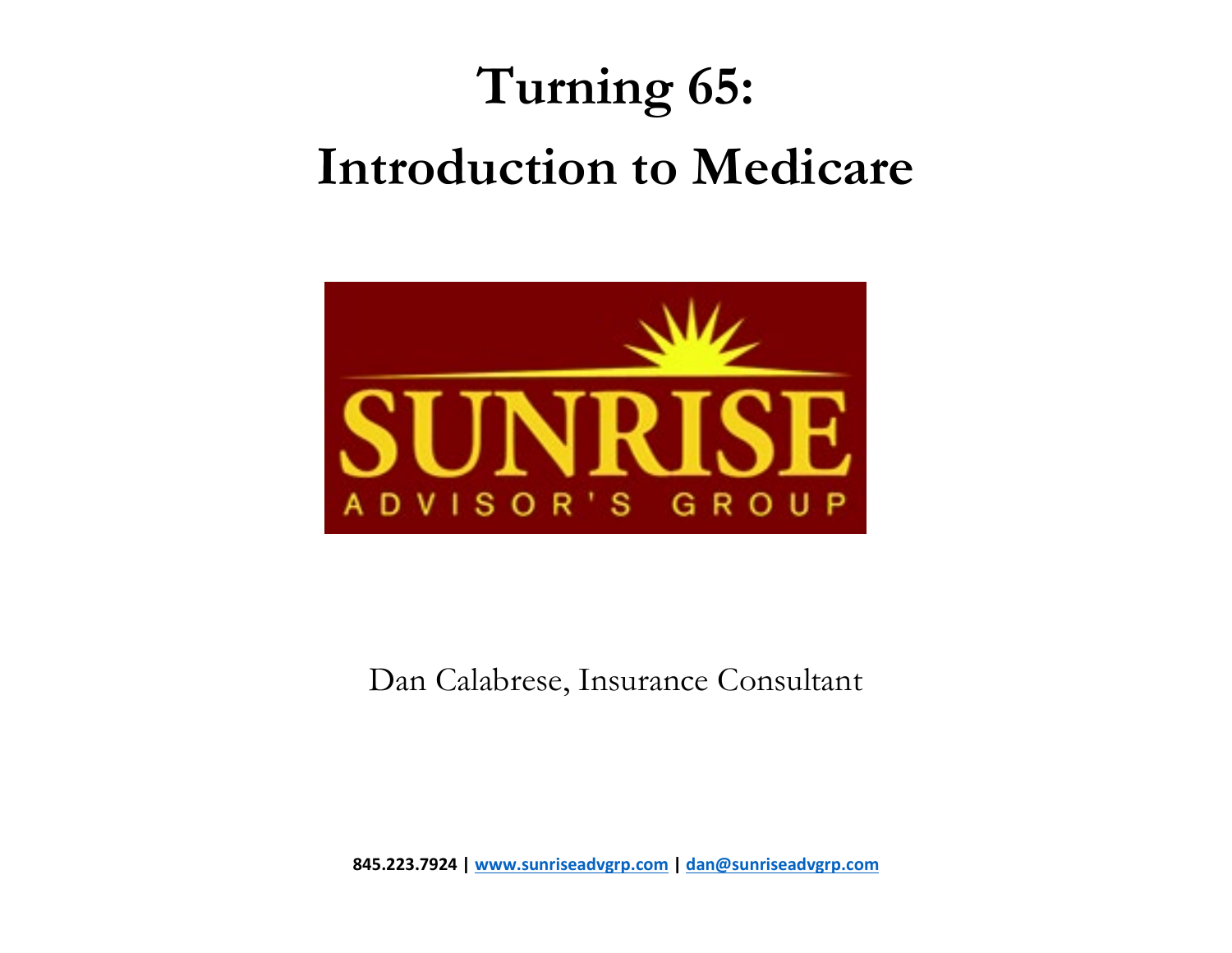#### **Turning 65: Introduction to Medicare**

#### **Workshop Agenda:**

- ❖ Medicare Coverage & Costs
- ❖ How & When to enroll
- What are the "holes" in Medicare coverage & how to fill them
- ❖ How a Medicare supplement works
- ❖ How a Medicare Advantage Plan works
- Differences between Supplements & Advantage plans
- ❖ How Medicare drug plans work & why you must choose to enroll

….and much more!

Thanks for coming!

Daniel Calabrese

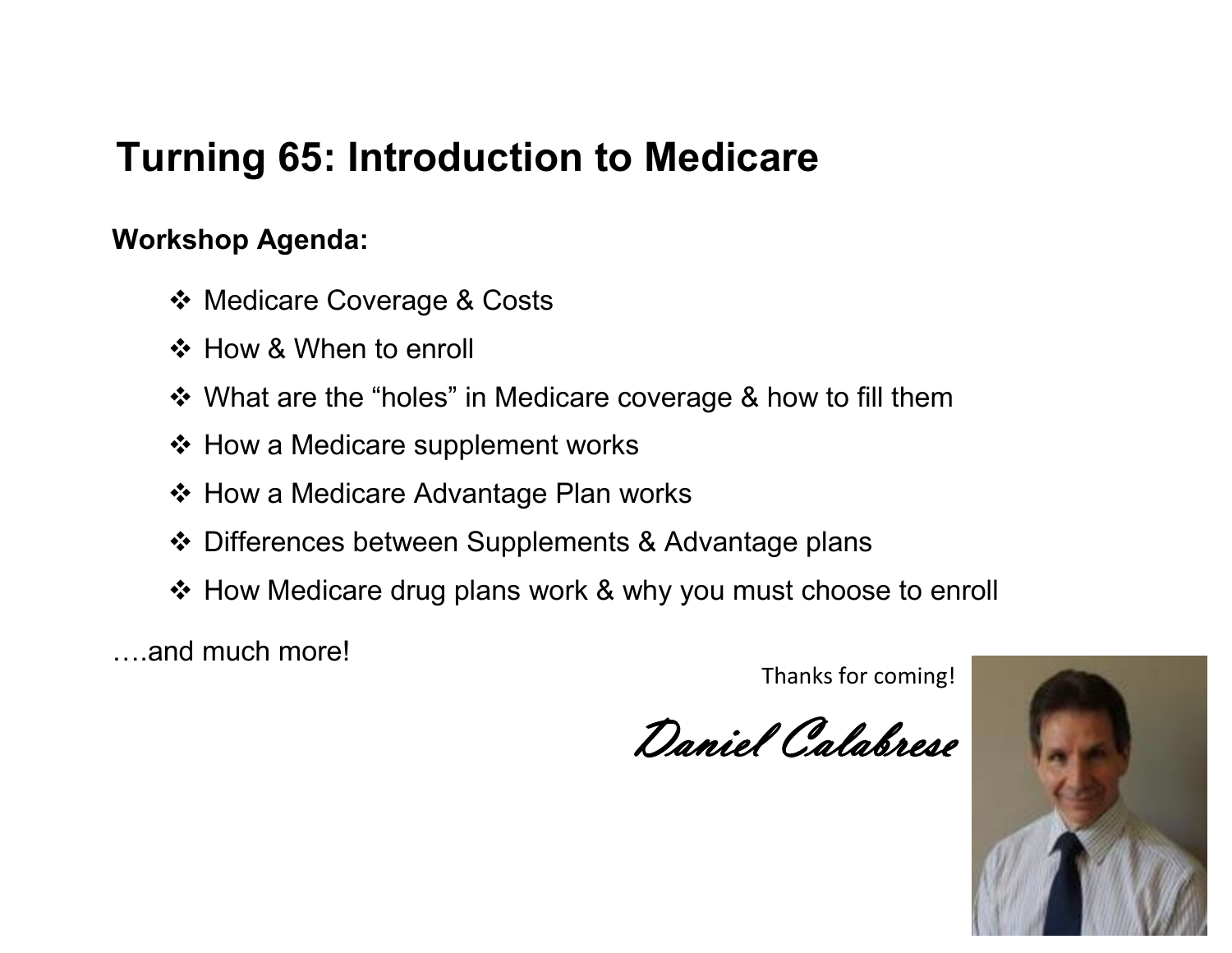#### **Trusted New York Senior Solutions Specialist**

Dan Calabrese is an independent insurance professional dedicated to providing clients with the best insurance protection and service possible.

#### **Benefits of Working with an independent insurance professional:**



*I offer unbiased advice***:** I represent <sup>a</sup> number of carriers and products, so I will look at your unique individual situation and determine the best plan based on your needs. There is no "one size fits all" solution.



*I am your advisor:* I can help answer questions or handle any problems you have about using your coverage. No need to call an 800 number and talk to <sup>a</sup> stranger, or be placed on hold for several minutes.



*I'll review your coverage every year:* Medicare Prescription Drug Plans and Medicare Advantage Plans can change every year. I'll make sure we review your coverage and determine if any changes are needed, or if <sup>a</sup> better plan is available.

*My services are complimentary!* I am paid by the insurance company that offers the plan you choose. Your premium will be the same regardless of whether you call the carrier directly, or if you work with me!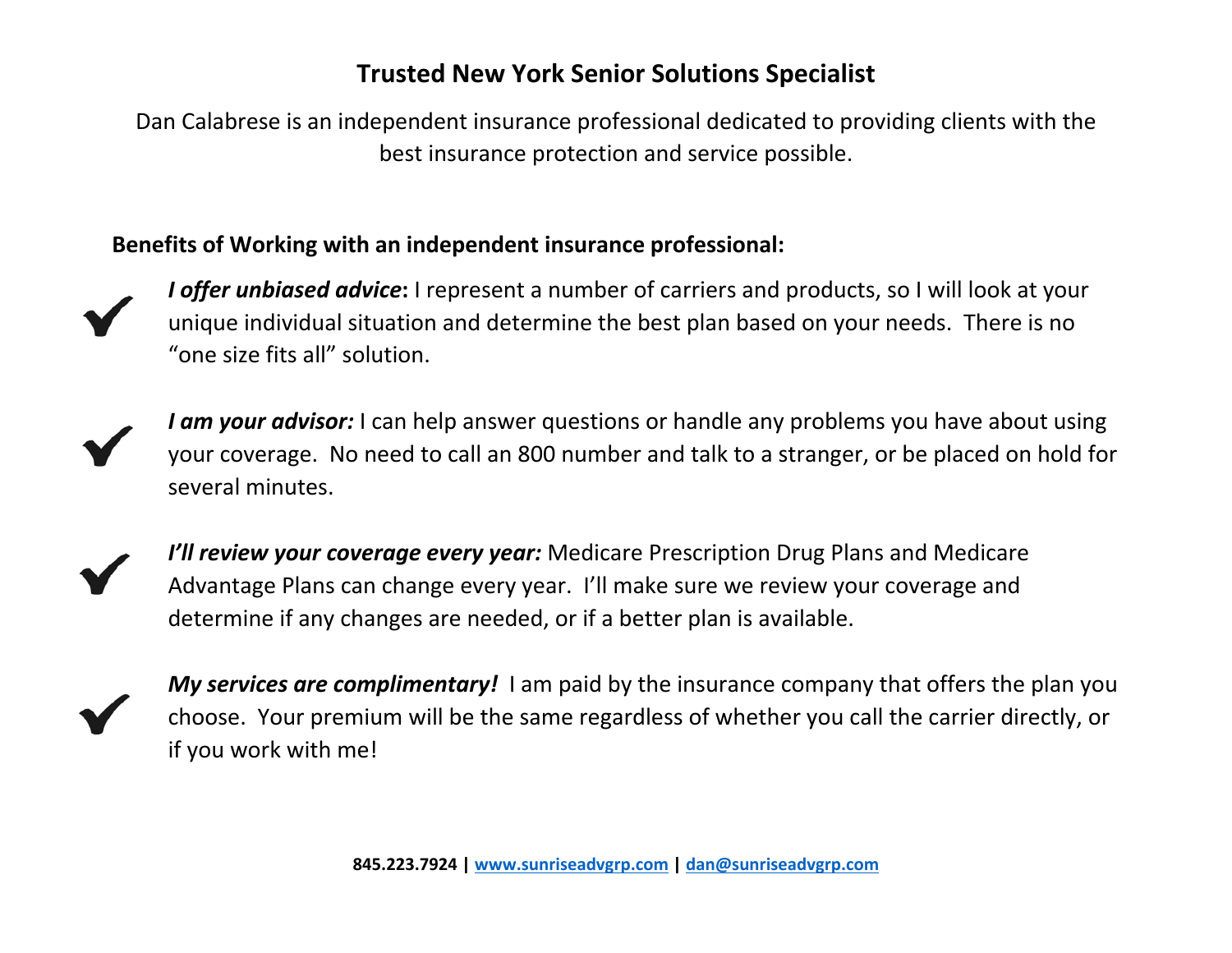### **Medicare Coverage Choices**

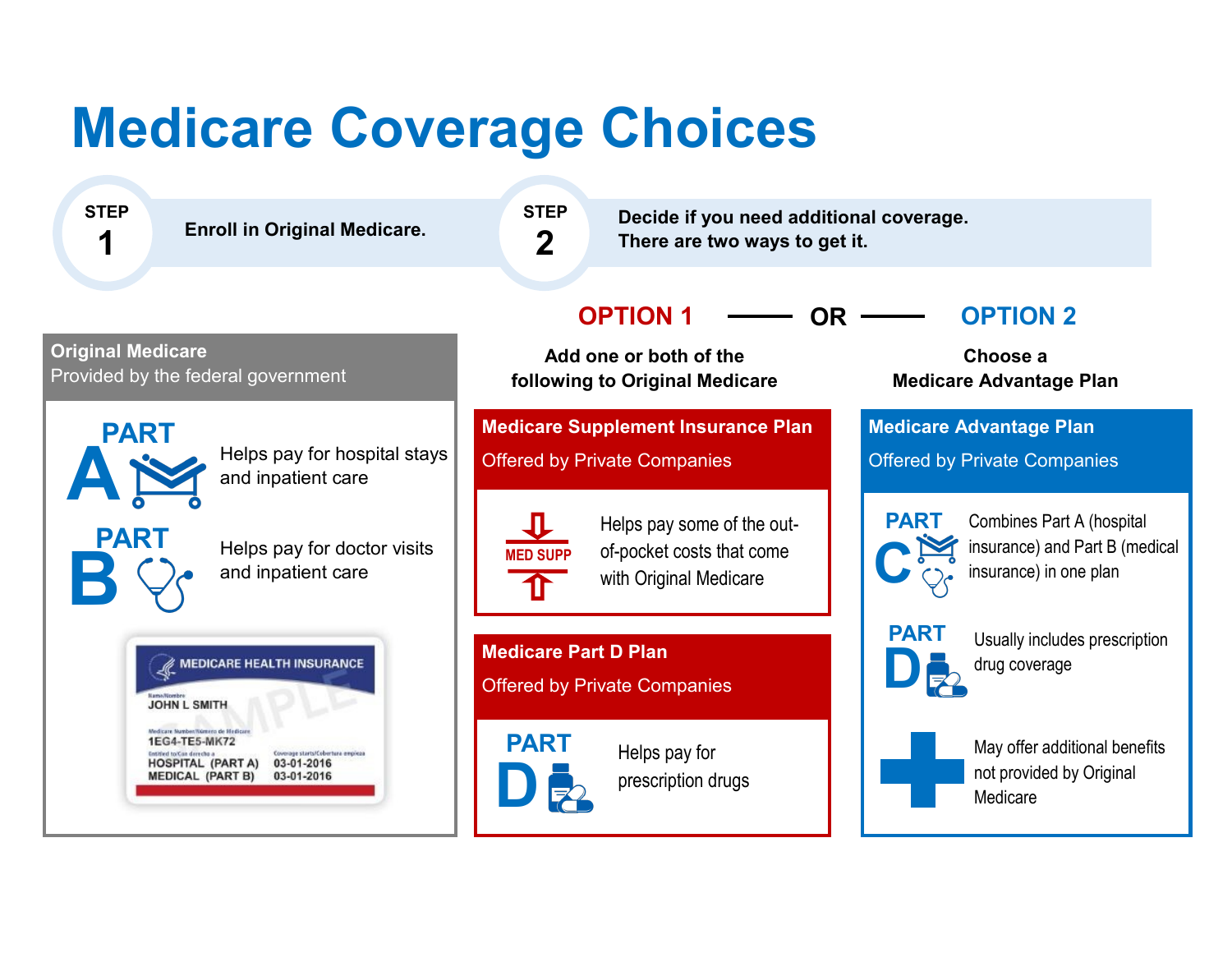## **2020 MEDICARE PART A**

#### Part A is Hospital Insurance for confinement in a hospital or skilled nursing facility per benefit period.

\*A benefit period begins on the first day you receive service as an inpatient and ends after you have been out of the hospital and have not received skilled care in any other facility for 60 days in a row.

| <b>WHEN YOU ARE</b><br><b>HOSPITALIZED* FOR:</b>                                                                                     | <b>MEDICARE COVERS</b>                                                                                                                  | <b>YOU PAY</b>                                                 |
|--------------------------------------------------------------------------------------------------------------------------------------|-----------------------------------------------------------------------------------------------------------------------------------------|----------------------------------------------------------------|
| $1 - 60$<br><b>DAYS</b>                                                                                                              | Most confinement costs<br>after the required<br>Medicare deductible                                                                     | \$1,408<br><b>DEDUCTIBLE</b>                                   |
| 61-90<br><b>DAYS</b>                                                                                                                 | All eligible expenses after<br>patient pays a<br>per-day copayment                                                                      | <b>\$352 A DAY</b><br><b>COPAYMENT</b> as much as:<br>\$10,560 |
| $91 - 150$<br><b>DAYS</b>                                                                                                            | All eligible expenses after<br>patient pays a per-day<br>copayment (These are<br>Lifetime Reserve Days that<br>may never be used again) | \$704 A DAY<br><b>COPAYMENT</b> as much as:<br>\$42,240        |
| <b>151 DAYS OR MORE</b>                                                                                                              | <b>NOTHING</b>                                                                                                                          | <b>YOU PAY ALL COSTS</b>                                       |
| *SKILLED NURSING CONFINEMENT:<br>Following an inpatient hospital<br>stay of at least 3 days and enter<br>a Medicare-approved skilled | All eligible expenses for<br>the first 20 days; then all<br>eligible expenses for days                                                  | After 20 days<br>\$176 A DAY                                   |
| nursing facility within<br>30 days after hospital discharge<br>and receive skilled nursing care                                      | 21-100 after patient pays a<br>per-day copayment                                                                                        | <b>COPAYMENT</b> as much as:<br>\$14,080                       |
| <b>HOSPICE CARE:</b><br><b>Must meet Medicare's</b><br>requirements, including<br>a doctor's certification of<br>terminal illness    | All but very limited<br>copayment/coinsurance<br>for outpatient drugs and<br>inpatient respite care                                     | Medicare<br>CO-PAYMENT/COINSURANCE                             |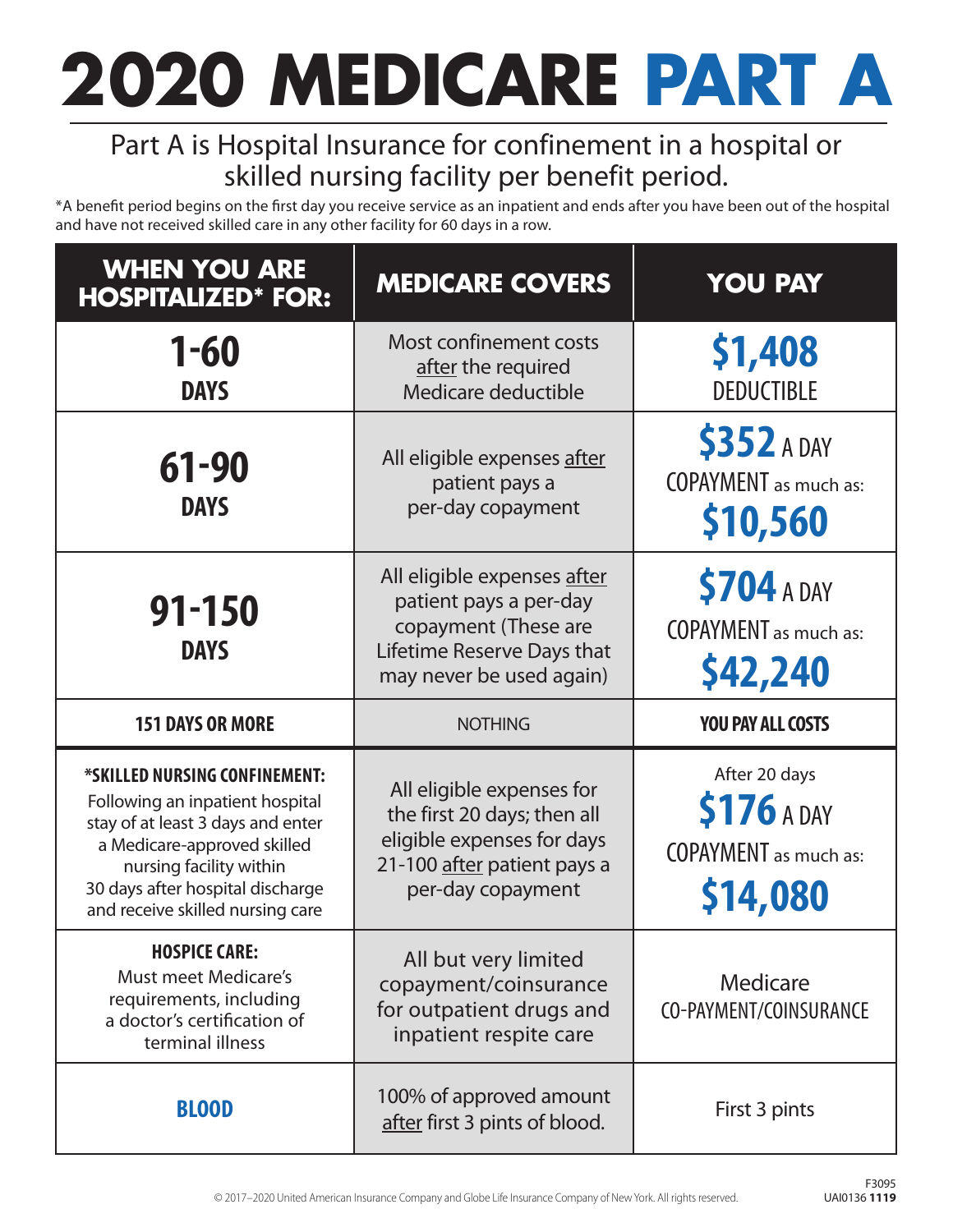## **2020 MEDICARE PART B**

Part B is Medical Insurance and covers physician services, outpatient care, tests, and supplies - per calendar year.

| <b>ON EXPENSES</b><br><b>INCURRED FOR:</b>                                                                                                                        | <b>MEDICARE COVERS</b>                                                              | <b>YOU PAY</b>                                                                    |
|-------------------------------------------------------------------------------------------------------------------------------------------------------------------|-------------------------------------------------------------------------------------|-----------------------------------------------------------------------------------|
| <b>ANNUAL DEDUCTIBLE</b>                                                                                                                                          | <b>Incurred Expenses after</b><br>the required Medicare<br>deductible               | \$198<br><b>ANNUAL DEDUCTIBLE</b>                                                 |
| <b>MEDICAL EXPENSES</b><br>Physicians' services for<br>inpatient and outpatient<br>medical/surgical services;<br>physical/speech therapy;<br>and diagnostic tests | 80%<br>of approved amount                                                           | 20%<br>of approved amount*                                                        |
| <b>EXCESS DOCTOR</b><br><b>CHARGES**</b><br>(Above Medicare Approved Amounts)                                                                                     | 0%<br>above approved amount                                                         | <b>ALL COSTS</b>                                                                  |
| <b>CLINICAL LABORATORY</b><br><b>SERVICES</b>                                                                                                                     | Generally 100%<br>of approved amount                                                | Nothing for services                                                              |
| <b>HOME HEALTHCARE</b>                                                                                                                                            | 100% of approved amount;<br>80% of approved amount for<br>durable medical equipment | Nothing for services; 20%<br>of approved amount* for<br>durable medical equipment |
| <b>OUTPATIENT HOSPITAL</b><br><b>TREATMENT</b>                                                                                                                    | Medicare payment to<br>hospital, based on outpatient<br>procedure payment rates     | Coinsurance based<br>on outpatient<br>payment rates                               |
| <b>BLOOD</b>                                                                                                                                                      | 80% of approved amount<br>after first 3 pints of blood.                             |                                                                                   |

\*On all Medicare-covered expenses, a doctor or other healthcare provider may agree to accept Medicare assignment. This means the patient will not be required to pay any expense in excess of Medicare's approved charge. The patient pays only 20% of the approved charge not paid by Medicare.

\*\*Physicians who do not accept assignment of a Medicare claim are limited as to the amount they can charge for a covered service. In 2020, the most a physician can charge for a service covered by Medicare is 115% of the approved amount for nonparticipating physicians (may vary by state). *Note: In New York, the most a physician can charge for services covered by Medicare is 105% of the approved amount for nonparticipating physicians. For routine office visits covered by Medicare, a nonparticipating physician can charge up to 115% of the fee schedule amount.*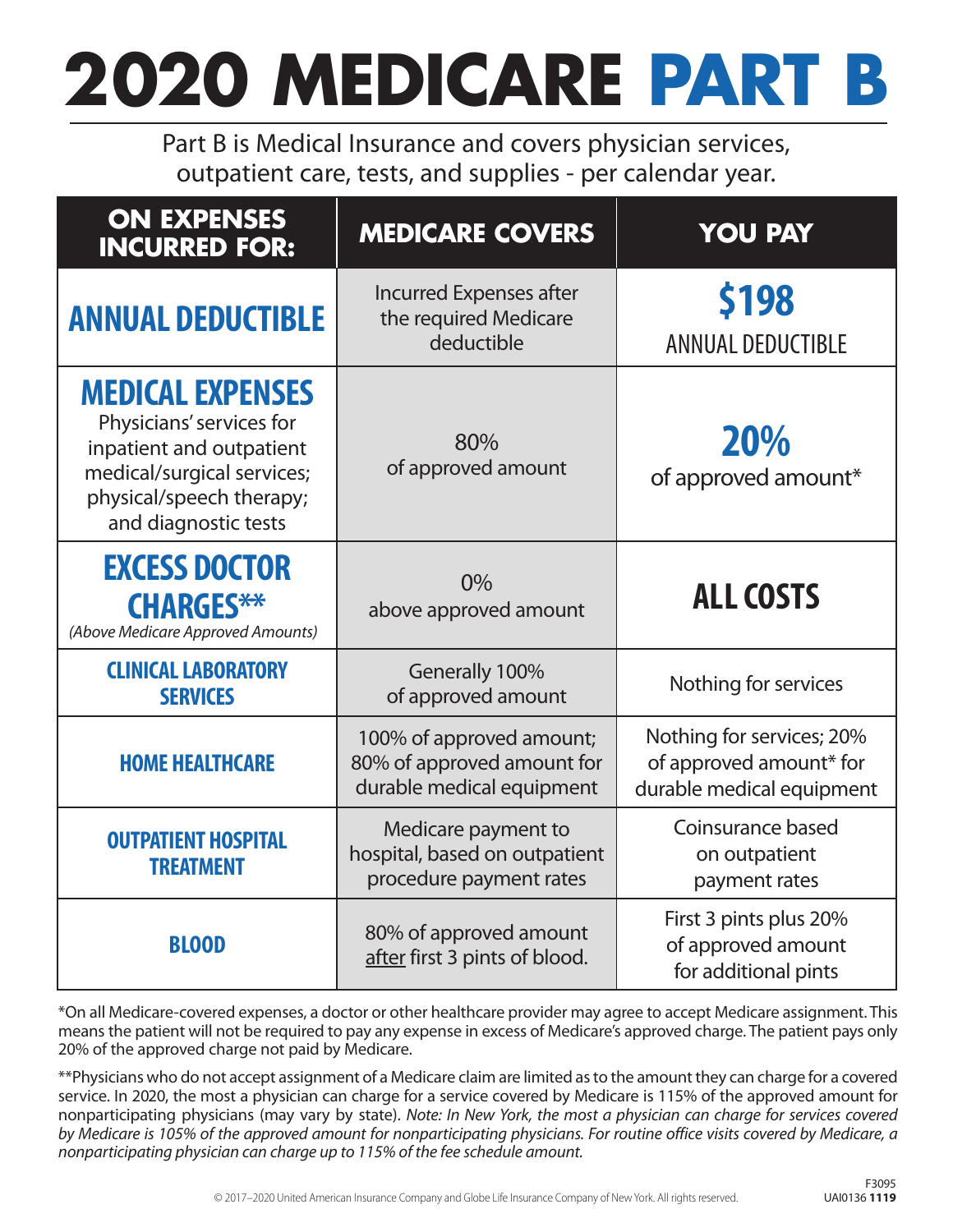#### **Overview of Available Plans**

**Medicare Supplement Plans A, B, C, F, G, K, Land N** 

#### **Benefit Chart of Medicare Supplement Plans Sold** on **or after June 1, 2010 Including Revisions Effective January 1, 2020**

This chart shows the benefits included in each of the standard Medicare supplement plans. Every company must make available Plans "A" & "B" and either "D" or "G". Only applicants' **first** eligible for Medicare before January 1, 2020 may purchase Plans C, F, and high deductible F+. Some plans may not be available in your state.

Note:  $A \nightharpoonup$  means 100% of this benefit is paid.

|                                                                                                                               | Plans Available to All Applicants |                            |                    |                    |         | <b>Medicare</b><br>first eligible |                            |                                                            |                                       |                    |
|-------------------------------------------------------------------------------------------------------------------------------|-----------------------------------|----------------------------|--------------------|--------------------|---------|-----------------------------------|----------------------------|------------------------------------------------------------|---------------------------------------|--------------------|
| <b>Benefits</b>                                                                                                               |                                   | $\mathbf{B}$               | D                  | $G^+$              | K       |                                   | м                          |                                                            | before 2020<br>only<br>$\overline{C}$ | F <sup>T</sup>     |
| Medicare Part A coinsurance<br>and hospital coverage (up to<br>an additional 365 days after<br>Medicare benefits are used up) |                                   |                            | ✔                  |                    |         |                                   | ✔                          |                                                            | ✔                                     |                    |
| Medicare Part B<br>coinsurance or<br>Copayment                                                                                |                                   |                            | ✔                  |                    | 50%     | 75%                               | V                          | $\boldsymbol{\mathcal{U}}$<br>copays<br>apply <sup>3</sup> | ✓                                     |                    |
| Blood (first three pints)                                                                                                     | $\boldsymbol{\mathcal{U}}$        | $\boldsymbol{\mathcal{U}}$ | ✓                  | $\boldsymbol{\nu}$ | 50%     | 75%                               | $\boldsymbol{\mathcal{U}}$ | $\boldsymbol{\mathcal{U}}$                                 | V                                     | $\checkmark$       |
| Part A hospice care<br>coinsurance or copayment                                                                               | $\boldsymbol{\nu}$                | ✓                          | ✓                  | $\boldsymbol{\nu}$ | 50%     | 75%                               | $\boldsymbol{\nu}$         | $\boldsymbol{\mathcal{U}}$                                 | V                                     | ✓                  |
| Skilled nursing facility<br>coinsurance                                                                                       |                                   |                            | $\boldsymbol{\nu}$ | $\boldsymbol{\nu}$ | 50%     | 75%                               | $\boldsymbol{\nu}$         | V                                                          | $\checkmark$                          | $\boldsymbol{\nu}$ |
| Medicare Part A deductible                                                                                                    |                                   | $\checkmark$               | V                  | $\checkmark$       | 50%     | 75%                               | 50%                        | $\boldsymbol{\mathcal{U}}$                                 | $\checkmark$                          | $\mathbf v$        |
| Medicare Part B deductible                                                                                                    |                                   |                            |                    |                    |         |                                   |                            |                                                            | $\boldsymbol{\nu}$                    | $\checkmark$       |
| Medicare Part B excess<br>charges                                                                                             |                                   |                            |                    | $\checkmark$       |         |                                   |                            |                                                            |                                       | V                  |
| Foreign travel emergency<br>(up to plan limits)                                                                               |                                   |                            | ✔                  | $\boldsymbol{\nu}$ |         |                                   | $\boldsymbol{\nu}$         | $\boldsymbol{\nu}$                                         | $\checkmark$                          |                    |
| Out-of-pocket limit in 2020 <sup>2</sup>                                                                                      |                                   |                            |                    |                    | \$58802 | \$29402                           |                            |                                                            |                                       |                    |

1 Plans F and G also have a high deductible option which require first paying a plan deductible of \$2340 before the plan begins to pay. Once the plan deductible is met, the plan pays 100% of covered services for the rest of the calendar year. High deductible plan G is only available on or after January 1, 2020, and does not cover the Medicare Part B deductible. However, high deductible plans F and G count your payment of the Medicare Part B deductible toward meeting the plan deductible.

2 Plans K and L pay 100% of covered services for the rest of the calendar year once you meet the out-of- pocket yearly limit.

<sup>3</sup> Plan N pays 100% of the Part B coinsurance, except for a co-payment of up to \$20 for some office visits and up to a \$50 co-payment for emergency room visits that do not result in an inpatient admission.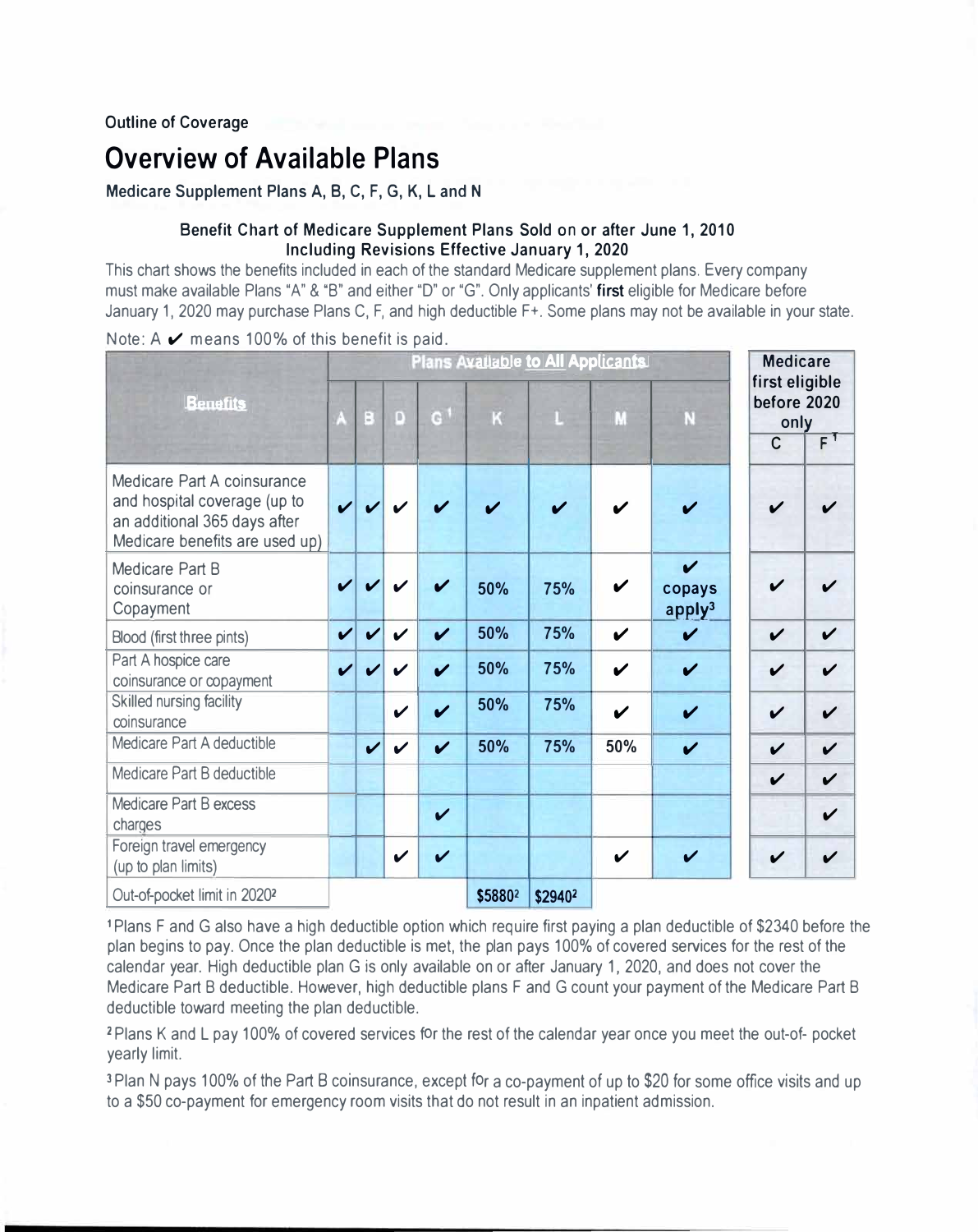

## **Medicare Supplement MED SUPP Insurance: Medigap**

**Plans may help pay:**

- Part A and Part B deductibles
- Copays, coinsurance and provider excess charges
- Cost for extra 365 days of hospital care after lifetime reserve days used
- Cost of blood transfusions, first 3 pints
- Cost of foreign travel emergency, up to plan limit

#### **Plans do not help with:**

- Prescription drugs
- Routine dental, vision or hearing care\*
- Eyeglasses, contacts or hearing aids\*
- Extra days in a skilled nursing facility after Part A benefit
- Custodial care (help bathing, eating, dressing)
- Long-term care

\*Some plans may offer special programs to members to help with some of these costs.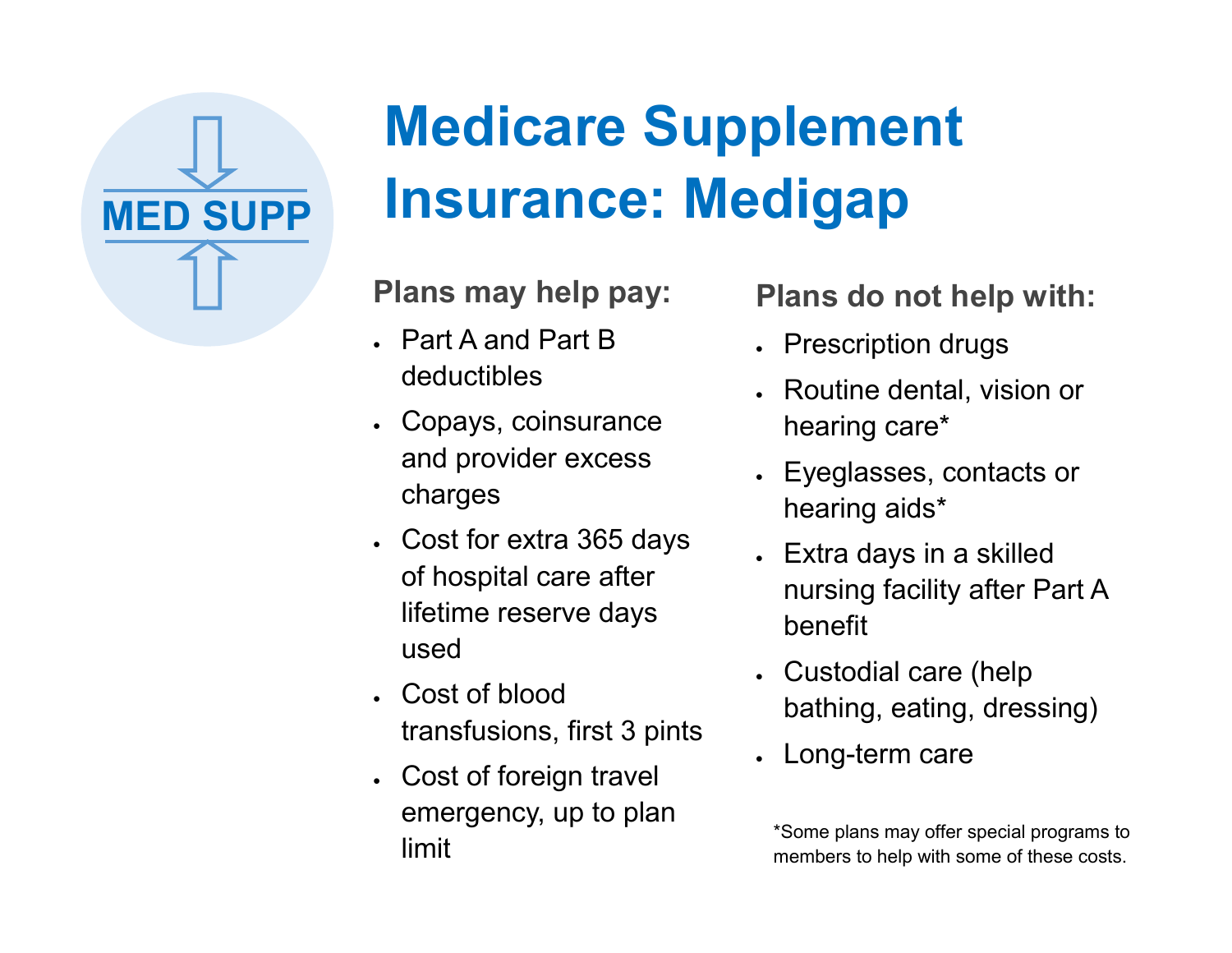

## **Medicare Supplement MED SUPP Insurance: Medigap**

**Helps pay some costs not paid by Medicare**

- Supplements Original Medicare (Part A and Part B)
- Can't be used with Medicare Advantage
- 10 plans with benefits standardized by the federal government
- MA, MN and WI plans are different from standardized plans in other states
- Plans offered by private insurance companies in your state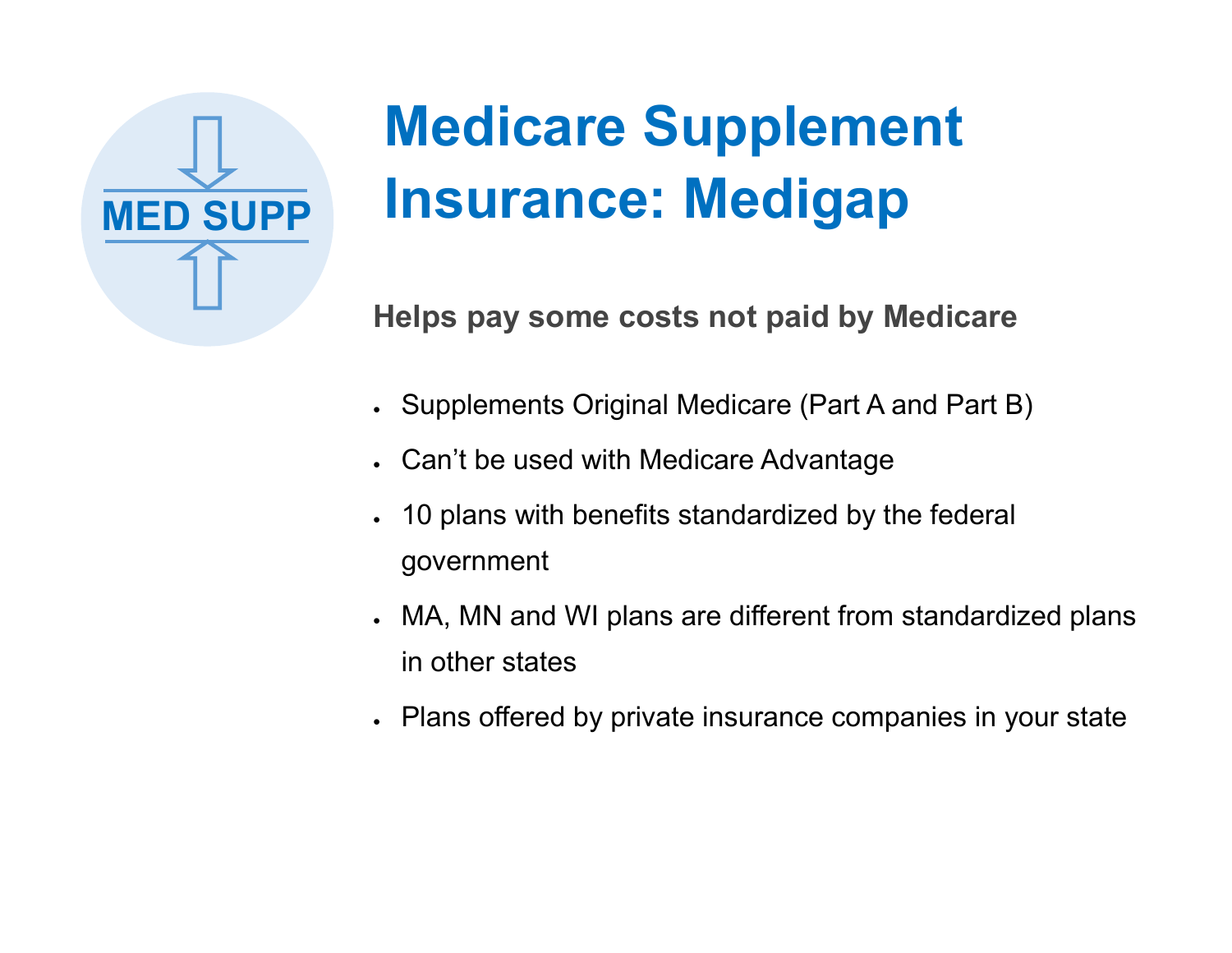#### **Medicare Supplement or Medicare Advantage?**

| <b>CONSIDERATIONS</b> | <b>MEDICARE SUPPLEMENT</b>                                                                                                                               | <b>MEDICARE ADVANTAGE</b>                                                                                                                                                                   |
|-----------------------|----------------------------------------------------------------------------------------------------------------------------------------------------------|---------------------------------------------------------------------------------------------------------------------------------------------------------------------------------------------|
| <b>Coverage</b>       | Pays some costs not paid by<br><b>Original Medicare</b><br>Does not help with drug costs<br>$\bullet$<br>Nationwide coverage<br>$\bullet$                | <b>Provides benefits of Original</b><br>Medicare and beyond<br>Often includes drug coverage<br>$\bullet$<br>May have provider network                                                       |
| Cost                  | Monthly plan premium<br>$\bullet$<br>Drug plan premium and other<br>$\bullet$<br>costs if coverage added<br>Out-of-pocket costs depend on<br>plan chosen | May charge plan premium<br>$\bullet$<br>Often no additional premium for<br>drug coverage<br>Copays or coinsurance for most<br>covered services<br>Annual out-of-pocket maximum<br>$\bullet$ |
| <b>Convenience</b>    | Multiple plans (when added to<br>$\bullet$<br>Original Medicare along with a<br>Part D plan)                                                             | • All-in-one plan                                                                                                                                                                           |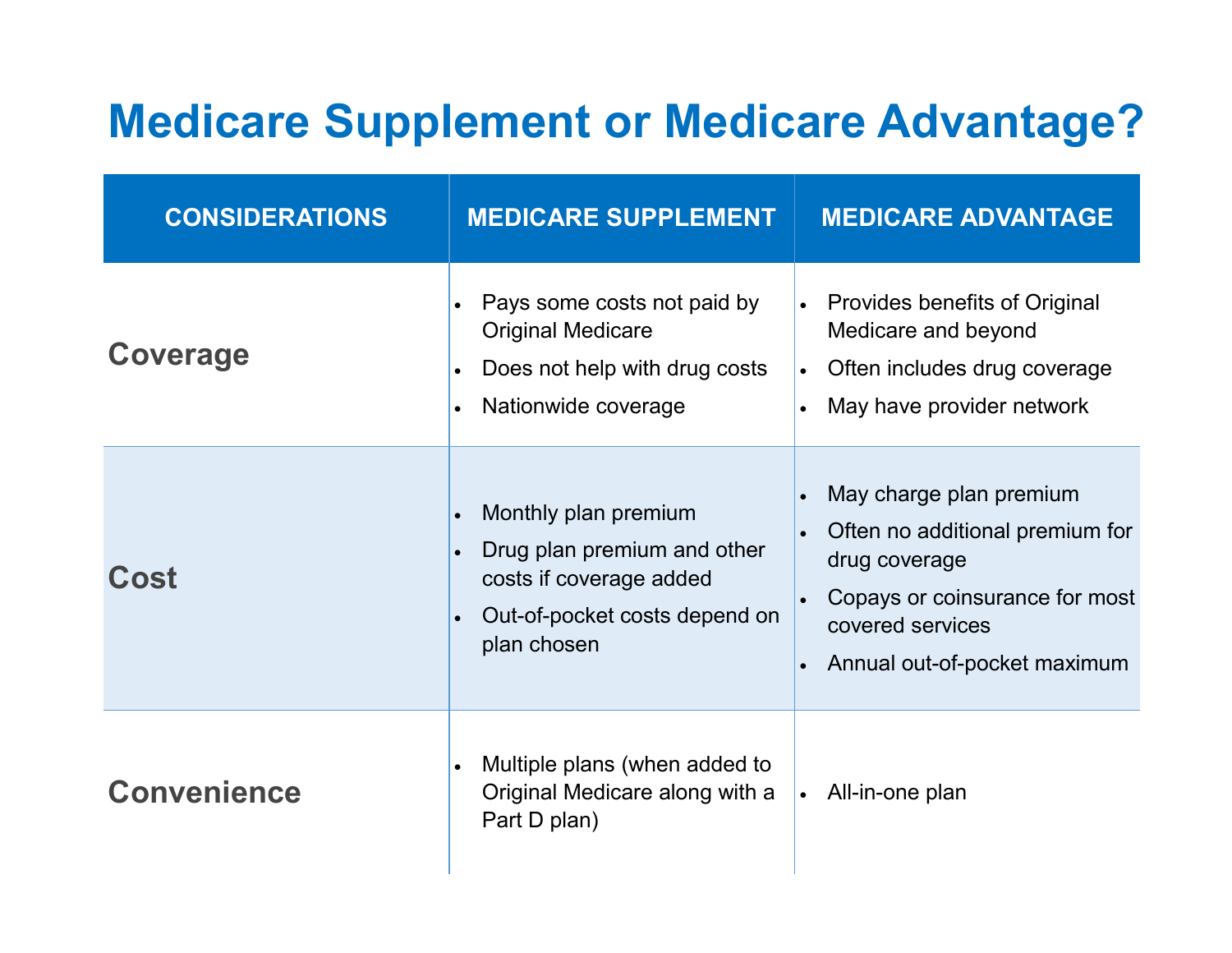# **PART**

## **Formulary: List of Covered Drugs**

#### **Tiered formulary**

- Drugs are grouped into tiers based on cost
- In general, the lower the tier, the lower the cost
- Deductibles may be charged by tier

| <b>Formulary Tiers</b>     |
|----------------------------|
| <b>Tier 1 \$</b>           |
| <b>Tier 2 \$\$</b>         |
| <b>Tier 3 \$\$\$</b>       |
| <b>Tier 4 \$\$\$\$\$</b>   |
| <b>Tier 5 \$\$\$\$\$\$</b> |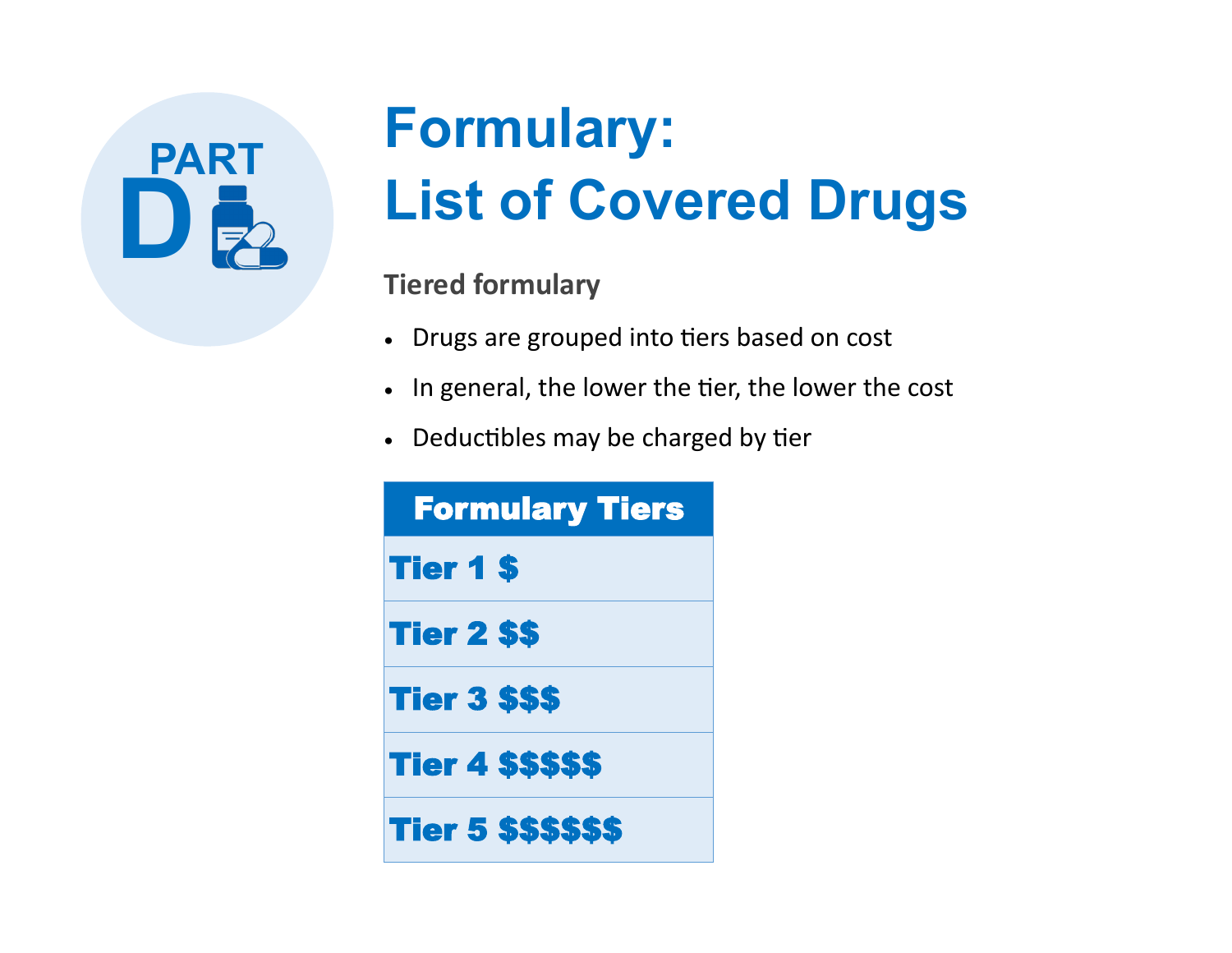## **Medicare Prescription<br>
<b>Drug Coverage**

Medicare Part D plans cover:

**PART**

Types of drugs most commonly prescribed for Medicare beneficiaries as determined by federal standards

Specific brand name drugs and generic drugs included in the plan's formulary, or list of drugs

Commercially available vaccines not covered by Part B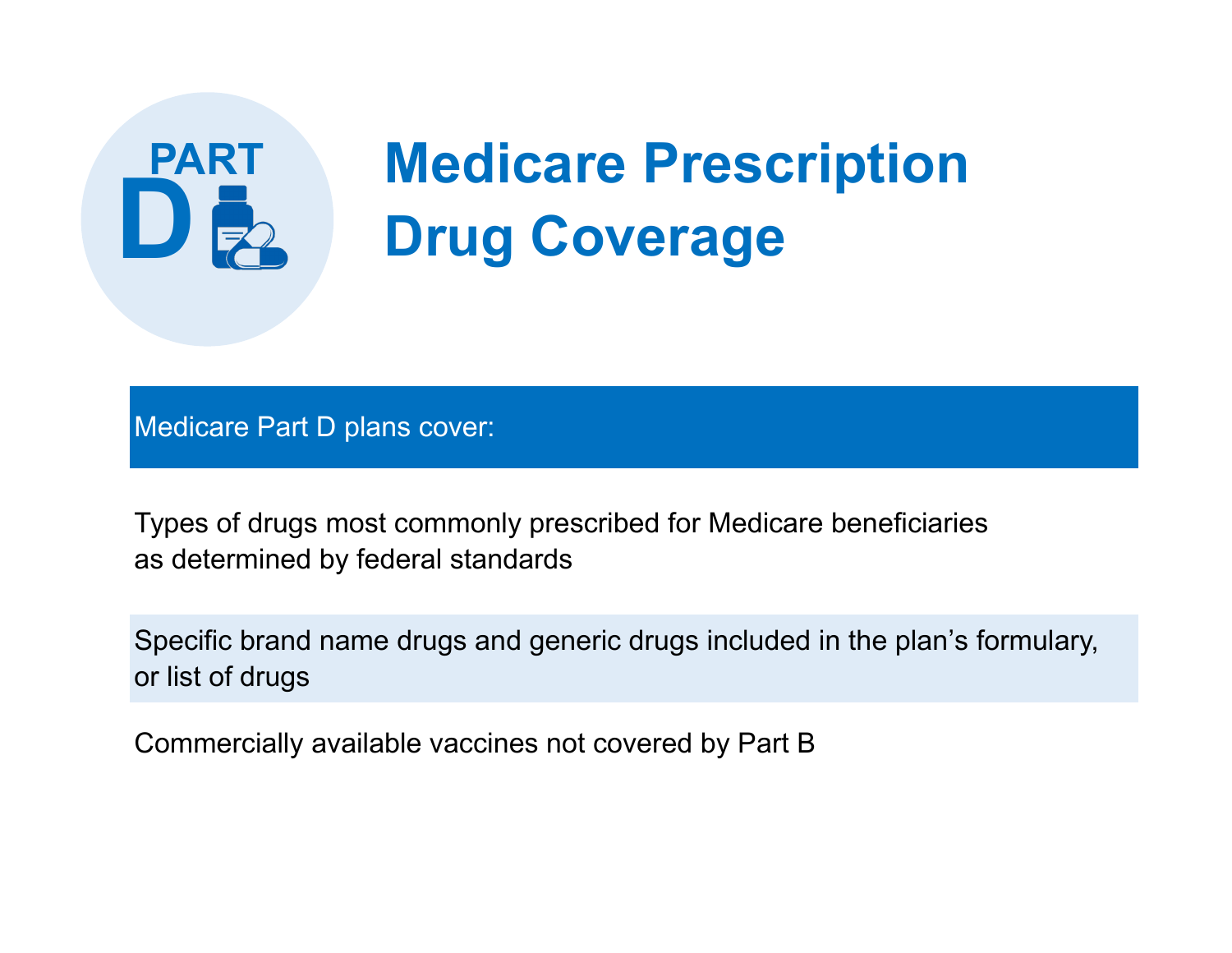## **Medicare Prescription<br>Drug Coverage**

- All prescription drug plans have a monthly premium and most have an annual **deductible** up to \$415
- Prescription drug benefits work off a calendar year: January 1 $^{\rm st}$ -December 31 $^{\rm st}$
- Plans use a **Formulary** that lists the individual drugs covered by the plan

**PART**

- **Tiers** Most plans place drugs into tiers or levels, with each tier having a different cost share
- **Prior Authorization**: Some drugs require that your prescriber contact the drug plan before you can fill certain prescriptions. Your prescriber may need to show that the drug is medically necessary for the plan to cover it.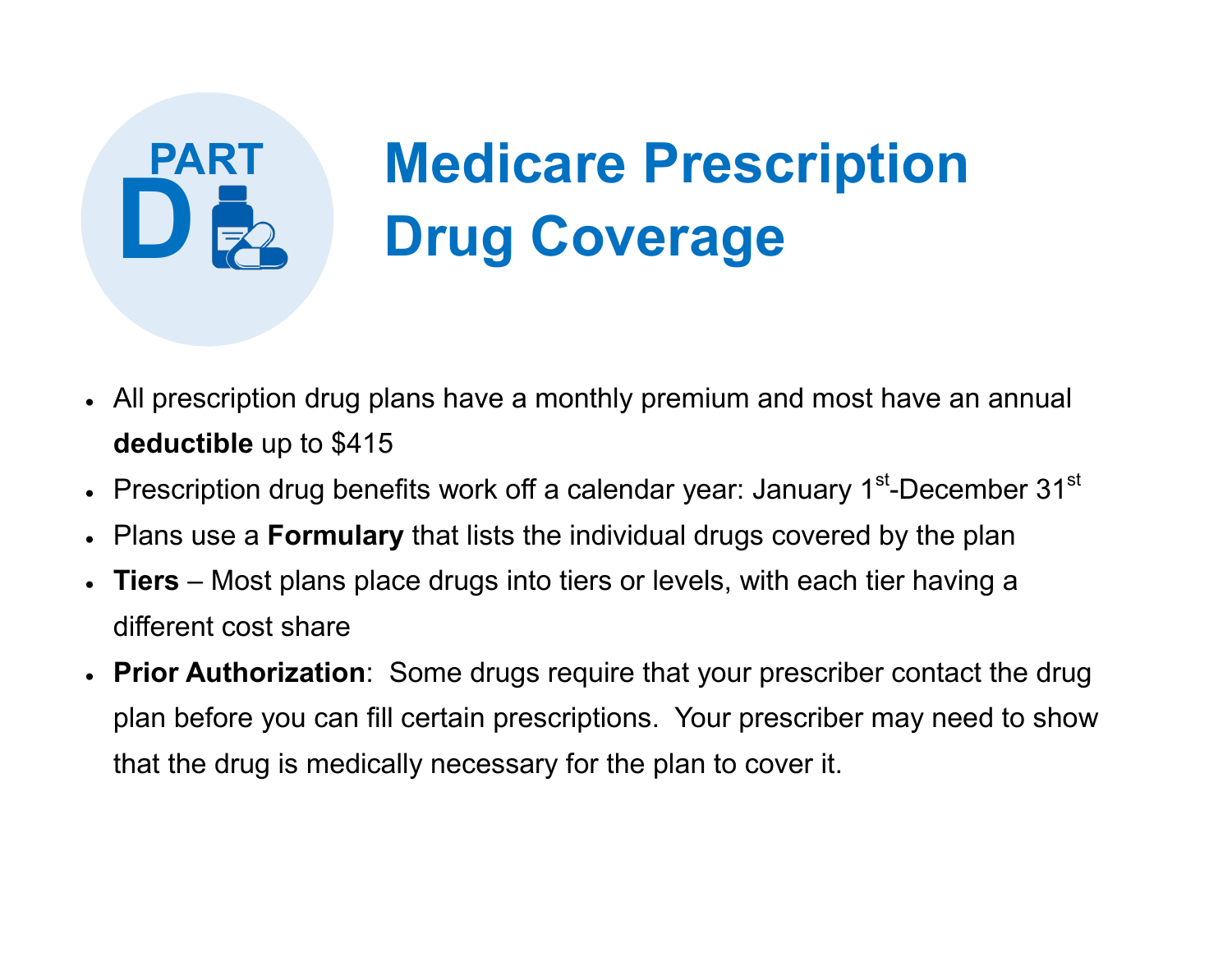## **Medicare Prescription<br>
D B** Drug Coverage

• **Quantity Limits**: Limit how much of a medication you can get at a time

**PART**

• **Step Therapy**: Requires you try one or more similar, lower cost drugs before the plan will cover the prescribed drug



#### **Understanding the Medicare Donut Hole.**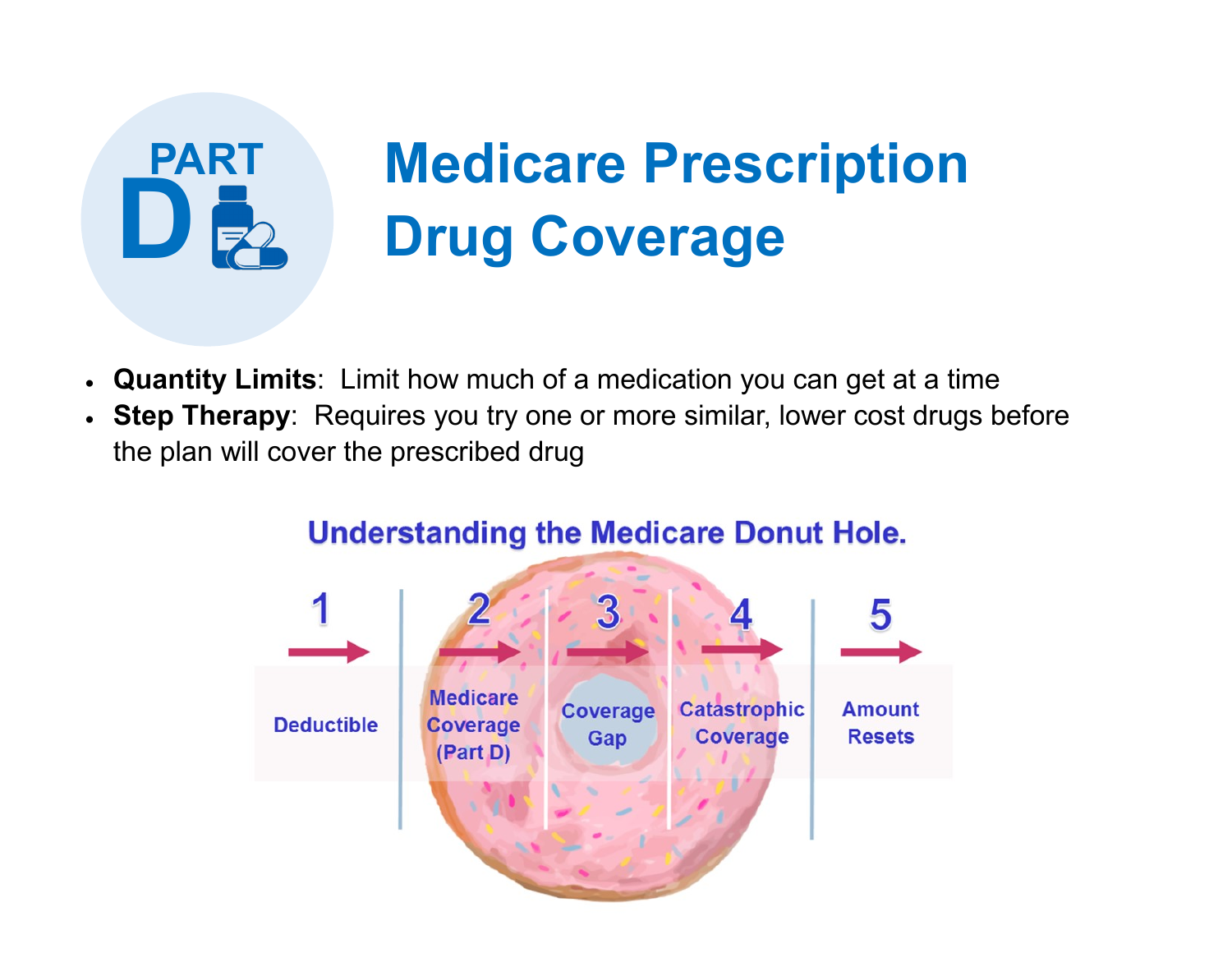## **Medicare Prescription Drug Coverage:<br>
<b>Closing the Donut Hole by 2019**

Under the **Affordable Care Act** (also referred to as the ACA or Obamacare), Medicare Part D's coverage gap was expected to close by the year 2020. But a bill signed early in 2018 moved this initiative to 2019.

The reform has phased out the donut hole by decreasing the beneficiary's share of drug costs during the donut hole until it reached 25 percent in 2019 for both brand-name and generic drugs. However, the phaseout works differently for brand-name and generic drugs.

| <b>Year</b> | <b>Percent You Pay for</b><br><b>Brand-Name Drugs</b> | <b>Percent You Pay for</b><br><b>Generic Drugs</b> |
|-------------|-------------------------------------------------------|----------------------------------------------------|
| 2016        | 45%                                                   | 58%                                                |
| 2017        | 40%                                                   | 51%                                                |
| 2018        | 35%                                                   | 44%                                                |
| 2019        | 25%                                                   | 25%                                                |
| 2020        | 25%                                                   | 25%                                                |
|             |                                                       |                                                    |

The chart below helps illustrate how the plan reduced the donut hole cost for prescription drugs:

**PART**